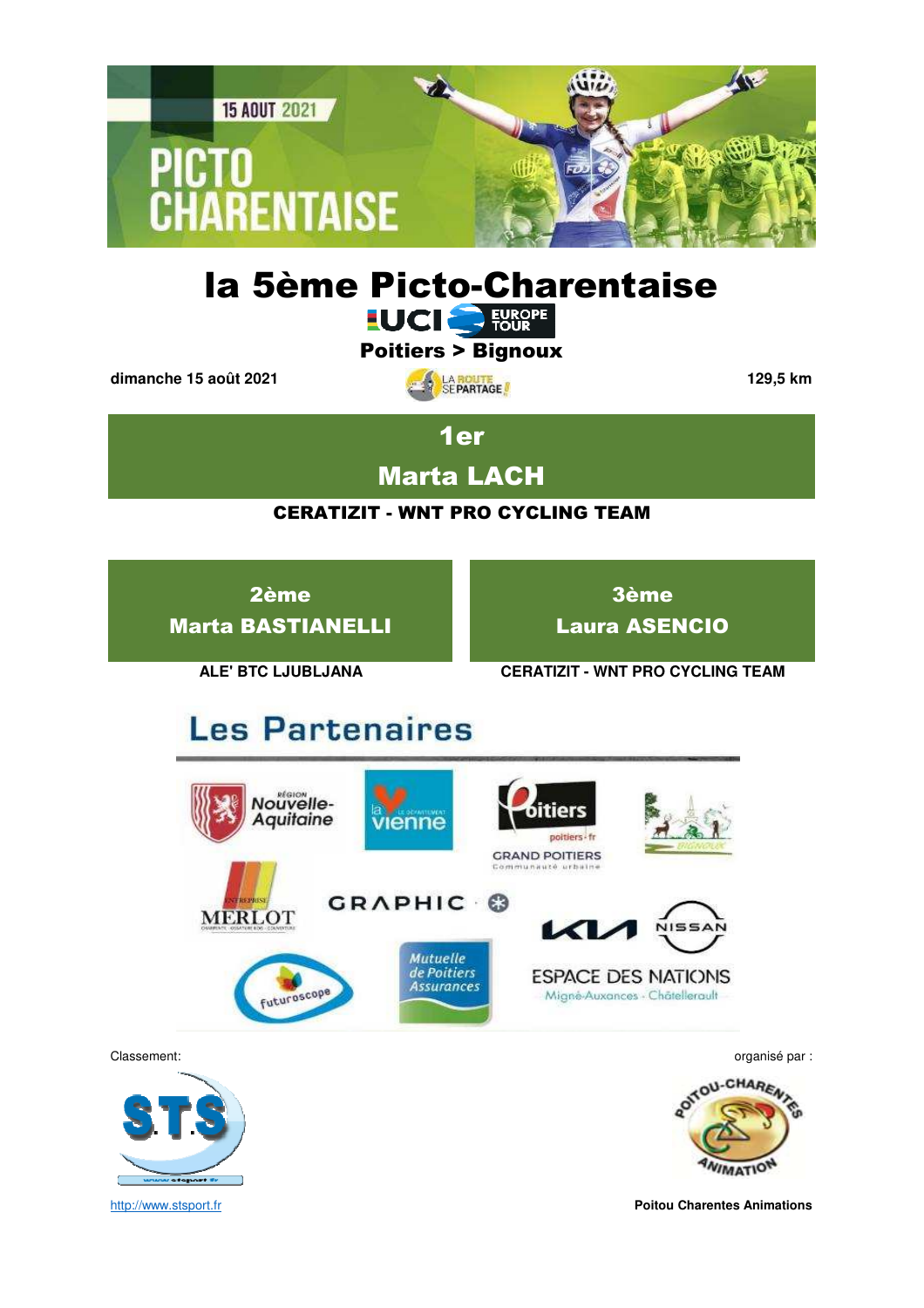

## **la 5ème Picto-Charentaise**



|     |                | dimanche 15 aout 2021                                             |                                            |                    |    |         |                                                             | Movenne du Premier 38,023 km/h pour 129,5 km        |              |
|-----|----------------|-------------------------------------------------------------------|--------------------------------------------|--------------------|----|---------|-------------------------------------------------------------|-----------------------------------------------------|--------------|
| PI. | <b>Dos</b>     | <b>Nom Prénom</b>                                                 | <b>Equipe</b>                              | <b>Temps</b>       |    | PI. Dos | <b>Nom Prénom</b>                                           | <b>Equipe</b>                                       | <b>Temps</b> |
| 1   | 47             | <b>LACH Marta</b>                                                 | CERATIZIT - WNT PRO CYCLING TEAM           | 3h24'21"           | 67 |         | 107 TRAXLER Anna Gabrielle                                  | OCCITANE CYCLISME FORMATION / LIMOUX                | $\mathbf{u}$ |
| 2   | $\overline{7}$ | <b>BASTIANELLI Marta</b>                                          | ALE' BTC LJUBLJANA                         | à 00'              | 68 | 32      | * CHRISTIE Henrietta                                        | <b>BEPINK</b>                                       |              |
| 3   | 43             | <b>ASENCIO Laura</b>                                              | CERATIZIT - WNT PRO CYCLING TEAM           | $\mathbf{H}$       | 69 | -1      | * MUZIC Evita                                               | FDJ NOUVELLE-AQUITAINE FUTUROSCOPE                  |              |
| 4   | 51             | <b>BULLERI Alessia</b>                                            | ENEICAT - RBH GLOBAL - MARTIN VILLA        |                    | 70 | 70      | * MORENO MONTEYS Martina                                    | MASSI TACTIC WOMEN TEAM                             |              |
| 5   | 4              | * WIEL Jade                                                       | FDJ NOUVELLE-AQUITAINE FUTUROSCOPE         | $\mathbf{u}$       | 71 | 71      | <b>ESPINOLA SALINAS Agua Marina MASSI TACTIC WOMEN TEAM</b> |                                                     |              |
|     | 77             | DE GAST Belle                                                     |                                            | .,                 |    |         | <b>BIRIUKOVA Yulija</b>                                     |                                                     |              |
| 6   |                |                                                                   | PARKHOTEL VALKENBURG                       | $\mathbf{u}$       | 72 | 52      |                                                             | ENEICAT - RBH GLOBAL - MARTIN VILLA                 |              |
| 7   | 36             | * CRESTANELLO Lara                                                | <b>BEPINK</b>                              |                    | 73 | 10      | CHURSINA Anastasija                                         | ALE' BTC LJUBLJANA                                  |              |
| 8   | 15             | <b>VERHULST Gladys</b>                                            | ARKEA PRO CYCLING TEAM                     | $\mathbf{u}$       | 74 | 85      | <b>JESUS Liliana</b>                                        | TEAM FARTO - BTC                                    |              |
| 9   | 17             | * LE DEUNFF Marie Morgane                                         | ARKEA PRO CYCLING TEAM                     | $\mathbf{u}$       | 75 | 21      | PRUISSCHER Arianna                                          | STADE ROCHELAIS CHARENTE- MARITIME WOM!             |              |
| 10  |                | 148 GIELEN Marie                                                  | VC MORTEAU MONTBENOIT                      | $\mathbf{u}$       | 76 | 22      | * SQUIBAN Maeva                                             | STADE ROCHELAIS CHARENTE- MARITIME WOM!             |              |
| 11  |                | 112 POMPANON Margot                                               | SAINT MICHEL AUBER 93                      | $\mathbf{u}$       | 77 | 27      | <b>LETHBRIDGE Alice</b>                                     | AWOL OSHEA                                          |              |
| 12  |                | 140 * AVOINE Alison                                               | <b>UVCA TROYES</b>                         | $\mathbf{u}$       | 78 |         | 120 OGER Enora                                              | TEAM ELLES - GROUPAMA PAYS DE LA LOIRE / C          |              |
| 13  | 5              | <b>GROSSETETE Maëlle</b>                                          | FDJ NOUVELLE-AQUITAINE FUTUROSCOPE         |                    | 79 | 49      | PLIASKINA Anastasiia                                        | ENEICAT - RBH GLOBAL - MARTIN VILLA                 |              |
| 14  |                | 115 * GEGU Justine                                                | TEAM ELLES - GROUPAMA PAYS DE LA LOIRE / C |                    | 80 | 44      | <b>MAGNALDI Erica</b>                                       | CERATIZIT - WNT PRO CYCLING TEAM                    |              |
|     |                |                                                                   |                                            | .,                 |    |         |                                                             |                                                     |              |
| 15  |                | 130 MARTI SELLES Laura                                            | TEAM FEMININ LE BOULOU / LADIES CYCLING FO |                    | 81 | 13      | <b>ALLIN Pauline</b>                                        | ARKEA PRO CYCLING TEAM                              |              |
| 16  | 24             | * GRANGIER India                                                  | STADE ROCHELAIS CHARENTE- MARITIME WOMI    |                    | 82 |         | 135 YAPURA Fernanda                                         | TEAM MACADAM'S COWBOYS                              |              |
| 17  | 41             | <b>SCHWEIKART Aileen</b>                                          | <b>BIZKAIA - DURANGO</b>                   | $\mathbf{u}$       | 83 | 72      | SANCHEZ HERNANDEZ Marta                                     | MASSI TACTIC WOMEN TEAM                             |              |
| 18  | 20             | <b>SOUYRIS Manon</b>                                              | STADE ROCHELAIS CHARENTE- MARITIME WOMI    | $\pmb{\mathsf{H}}$ | 84 |         | 105 FOURMIGUÉ Chloé                                         | OCCITANE CYCLISME FORMATION / LIMOUX                |              |
| 19  | 40             | * GARAU ROCA Marina                                               | <b>BIZKAIA - DURANGO</b>                   | $\mathbf{u}$       | 85 | 33      | QUAGLIOTTO Nadia                                            | <b>BEPINK</b>                                       | à 19"        |
| 20  | 31             | DRUMMOND Michaela                                                 | <b>BEPINK</b>                              | $\mathbf{u}$       | 86 |         | 109 BIDEAU Sandrine                                         | SAINT MICHEL AUBER 93                               | $\mathbf{u}$ |
| 21  | 95             | MEDVEDOVA Tereza                                                  | <b>WCC TEAM</b>                            |                    | 87 | 23      | * ABGRALL Noemie                                            | STADE ROCHELAIS CHARENTE- MARITIME WOMI             | à 21"        |
| 22  | 96             | * VALLIERES MILL Magdeleine WCC TEAM                              |                                            | Ħ                  | 88 | 11      | * TOMASI Laura                                              | ALE' BTC LJUBLJANA                                  | $\mathbf{u}$ |
| 23  | 62             | * LIBOREAU Lucie                                                  |                                            |                    | 89 | 28      | * HAYES Connie                                              | AWOL OSHEA                                          | à 38"        |
|     |                |                                                                   | MACOGEP TORNATECH GIRONDINS DE BORDEA      | $\mathbf{u}$       |    |         |                                                             |                                                     | $\mathbf{u}$ |
| 24  |                | 110 FONSECA Barbara                                               | SAINT MICHEL AUBER 93                      |                    | 90 | 39      | * LARTITEGI ORMAZABAL Amai: BIZKAIA - DURANGO               |                                                     |              |
| 25  | 66             | * MORICHON Anaïs                                                  | MACOGEP TORNATECH GIRONDINS DE BORDEA      |                    | 91 | 3       | * LE NET Marie                                              | FDJ NOUVELLE-AQUITAINE FUTUROSCOPE                  | à 52"        |
| 26  |                | 149 JOHANSSON Hanna                                               | VC MORTEAU MONTBENOIT                      |                    | 92 | 98      | <b>BIARD Marie Louise</b>                                   | CHAMBERY CYCLISME COMPETITION                       | à 01'27"     |
| 27  |                | 145 * ALLIONE Marine                                              | VC MORTEAU MONTBENOIT                      | $\mathbf{u}$       | 93 |         | 117 * CORBINEAU Ysoline                                     | TEAM ELLES - GROUPAMA PAYS DE LA LOIRE / C à 01'36" |              |
| 28  |                | 104 ROGNANT Viviane                                               | OCCITANE CYCLISME FORMATION / LIMOUX       | Ħ                  | 94 | 30      | * BENT Olivia                                               | AWOL OSHEA                                          | à 03'57"     |
| 29  | 19             | <b>ERAUD Severine</b>                                             | STADE ROCHELAIS CHARENTE- MARITIME WOMI    |                    | 95 | 59      | <b>BARRAINKUA AGIRRE Ainhize</b>                            | LABORAL KUTXA - FUNDACION EUSKADI                   | à 05'02"     |
| 30  | 8              | <b>BOOGAARD Maaike</b>                                            | ALE' BTC LJUBLJANA                         | .,                 | 96 | 42      | * FORTIN Emilie                                             | BIZKAIA - DURANGO                                   | à 05'04"     |
| 31  |                | 138 * BOILARD Simone                                              |                                            |                    | 97 |         | 144 * DIRINGER Manon                                        | <b>UVCA TROYES</b>                                  | à 05'08"     |
|     |                |                                                                   | TEAM MACADAM'S COWBOYS                     |                    |    |         |                                                             |                                                     |              |
| 32  | 37             | <b>GONZALEZ BLANCO Lucia</b>                                      | BIZKAIA - DURANGO                          | .,                 | 98 |         | 131 TORRELL RECASENS Raquel                                 | TEAM FEMININ LE BOULOU / LADIES CYCLING FC à 05'41" |              |
| 33  |                | 137 CHARPENTIER Chloé                                             | TEAM MACADAM'S COWBOYS                     |                    | 99 |         | 147 * DEVAUX Pauline                                        | VC MORTEAU MONTBENOIT                               | à 05'43"     |
| 34  | 82             | * RODRIGUEZ REVERT Sofia                                          | SOPELA WOMEN'S TEAM                        | $\blacksquare$     | hd |         | 139 PEREKITKO Karolina                                      | <b>UVCA TROYES</b>                                  | à 21'25"     |
| 35  | 6              | <b>GUILMAN Victorie</b>                                           | FDJ NOUVELLE-AQUITAINE FUTUROSCOPE         | $\blacksquare$     | ab | 25      | <b>COLLINS Autumn</b>                                       | AWOL OSHEA                                          |              |
| 36  | 54             | <b>FASOI Varvara</b>                                              | ENEICAT - RBH GLOBAL - MARTIN VILLA        |                    | ab | 26      | * WAYMARK Holly                                             | AWOL OSHEA                                          |              |
| 37  | 73             | * VAN DER HULST Amber                                             | PARKHOTEL VALKENBURG                       | $\blacksquare$     | ab | 60      | * CUENCA SALAZAR Elena                                      | LABORAL KUTXA - FUNDACION EUSKADI                   |              |
| 38  | 53             | * MARTINEZ MINARRO Katia Eliz ENEICAT - RBH GLOBAL - MARTIN VILLA |                                            | $\mathbf{u}$       | ab | 61      | <b>COSTON Morgane</b>                                       | MACOGEP TORNATECH GIRONDINS DE BORDEA               |              |
| 39  | 68             | * TRIAS JORDAN Mireia                                             | MASSI TACTIC WOMEN TEAM                    | $\blacksquare$     | ab | 63      | <b>TRITSCH Balladyne</b>                                    | MACOGEP TORNATECH GIRONDINS DE BORDEA               |              |
| 40  | 56             | <b>LARRARTE ARTEAGA Eukene</b>                                    | LABORAL KUTXA - FUNDACION EUSKADI          |                    | ab | 64      | * NORMAND Florence                                          | MACOGEP TORNATECH GIRONDINS DE BORDEA               |              |
|     |                |                                                                   |                                            | $\mathbf{u}$       |    |         | * BOS Leonie                                                |                                                     |              |
| 41  | 55             | * ERASO LASA Idoia                                                | LABORAL KUTXA - FUNDACION EUSKADI          | $\mathbf{u}$       | np | 74      |                                                             | PARKHOTEL VALKENBURG                                |              |
| 42  | 58             | * BELOKI ARCELUS Irantzu                                          | LABORAL KUTXA - FUNDACION EUSKADI          |                    | ab | 76      | * RAAIJMAKERS Marit                                         | PARKHOTEL VALKENBURG                                |              |
| 43  | 86             | LOPEZ GALLASTEGI Enara                                            | TEAM FARTO - BTC                           |                    | ab | 79      | * SAIZ SANCHEZ Natalia                                      | SOPELA WOMEN'S TEAM                                 |              |
| 44  | 46             | <b>HAMMES Kathrin</b>                                             | CERATIZIT - WNT PRO CYCLING TEAM           |                    | np | 80      | <b>PATCH Molly</b>                                          | SOPELA WOMEN'S TEAM                                 |              |
| 45  | 84             | * COUTINHO Alice                                                  | SOPELA WOMEN'S TEAM                        | Ħ                  | ab | 87      | * FERNANDEZ TORRES Carla                                    | TEAM FARTO - BTC                                    |              |
| 46  | 92             | * JANSE VAN RENSBURG Franciwcc TEAM                               |                                            | Ħ                  | ab | 88      | * CASTAÑO GARCIA Ines                                       | TEAM FARTO - BTC                                    |              |
| 47  | 75             | * SWINKELS Sylvie                                                 | PARKHOTEL VALKENBURG                       |                    | ab | 89      | KORTA AIZPURUA Garazi                                       | TEAM FARTO - BTC                                    |              |
| 48  | 65             | <b>JONKER Kerry</b>                                               | MACOGEP TORNATECH GIRONDINS DE BORDEA      | .,                 | ab | 97      | * AUBRY Julia                                               | CHAMBERY CYCLISME COMPETITION                       |              |
| 49  | 94             | * KOLESAVA Anastasiya                                             | <b>WCC TEAM</b>                            |                    | ab | 99      | <b>CHAVENT Amélie</b>                                       | CHAMBERY CYCLISME COMPETITION                       |              |
|     | 14             | <b>BECKER Charlotte</b>                                           |                                            |                    | ab |         | 100 * BROS Elsa                                             |                                                     |              |
| 50  |                |                                                                   | ARKEA PRO CYCLING TEAM                     |                    |    |         |                                                             | CHAMBERY CYCLISME COMPETITION                       |              |
| 51  | 91             | * KIDANE Desiet                                                   | <b>WCC TEAM</b>                            |                    | ab |         | 101 HOCHART Claire                                          | CHAMBERY CYCLISME COMPETITION                       |              |
| 52  | 16             | <b>LAURANCE Typhaine</b>                                          | ARKEA PRO CYCLING TEAM                     |                    | ab |         | 106 * BIALADE Manon                                         | OCCITANE CYCLISME FORMATION / LIMOUX                |              |
| 53  | 57             | CALVO BARBERO Tania                                               | LABORAL KUTXA - FUNDACION EUSKADI          |                    | ab |         | 114 STRAPPAZZON Marine                                      | SAINT MICHEL AUBER 93                               |              |
| 54  | 50             | LAIZANE Lija                                                      | ENEICAT - RBH GLOBAL - MARTIN VILLA        | Ħ                  | ab |         | 116 * VEZIE Laurie                                          | TEAM ELLES - GROUPAMA PAYS DE LA LOIRE / C          |              |
| 55  |                | 111 COLARD Marion                                                 | SAINT MICHEL AUBER 93                      |                    | ab |         | 118 * NORMAND Adele                                         | TEAM ELLES - GROUPAMA PAYS DE LA LOIRE / C          |              |
| 56  |                | 127 * GUIRADO Axelle                                              | TEAM FEMININ LE BOULOU / LADIES CYCLING FO |                    | ab |         | 128 * ROGER Emma                                            | TEAM FEMININ LE BOULOU / LADIES CYCLING FC          |              |
| 57  | 18             | <b>LEVENEZ Sandra</b>                                             | ARKEA PRO CYCLING TEAM                     | .,                 | ab |         | 129 * DAUMAS Noemie                                         | TEAM FEMININ LE BOULOU / LADIES CYCLING FC          |              |
| 58  | 35             | <b>CANVELLI Vania</b>                                             | <b>BEPINK</b>                              |                    | ab |         | 132 LAUBIG Leonie                                           | TEAM FEMININ LE BOULOU / LADIES CYCLING FC          |              |
| 59  | 81             | <b>STEELS Claire</b>                                              | SOPELA WOMEN'S TEAM                        |                    | ab |         | 133 MOURAUX Caroline                                        | TEAM MACADAM'S COWBOYS                              |              |
|     |                |                                                                   |                                            |                    |    |         |                                                             |                                                     |              |
| 60  | 67             | LOPEZ MORALES Belen                                               | MASSI TACTIC WOMEN TEAM                    |                    | ab |         | 134 * DE MUYNCK Sophie                                      | TEAM MACADAM'S COWBOYS                              |              |
| 61  | 45             | <b>VIECELI Lara</b>                                               | CERATIZIT - WNT PRO CYCLING TEAM           |                    | ab |         | 136 LABEYRIE Mélanie                                        | TEAM MACADAM'S COWBOYS                              |              |
| 62  | 83             | * CANTERA CARRASCO Ines                                           | SOPELA WOMEN'S TEAM                        |                    | ab |         | 141 * FAHY Camille                                          | UVCA TROYES                                         |              |
| 63  | 38             | * GILABERT VILAPLANA Ariana BIZKAIA - DURANGO                     |                                            |                    | ab |         | 142 * ALLARD Charlotte                                      | UVCA TROYES                                         |              |
| 64  | 34             | * VITILLO Matilde                                                 | <b>BEPINK</b>                              | $\mathbf{u}$       | ab |         | 143 * DELECOURT Lucie                                       | UVCA TROYES                                         |              |
| 65  | 78             | * NOOIJEN Lieke                                                   | PARKHOTEL VALKENBURG                       |                    | ab |         | 146 * BAUMER Annika                                         | VC MORTEAU MONTBENOIT                               |              |
| 66  | 69             | <b>ORTEGA RUIZ Patricia</b>                                       | MASSI TACTIC WOMEN TEAM                    | $\mathbf{u}$       |    |         |                                                             |                                                     |              |
|     |                |                                                                   |                                            |                    |    |         |                                                             |                                                     |              |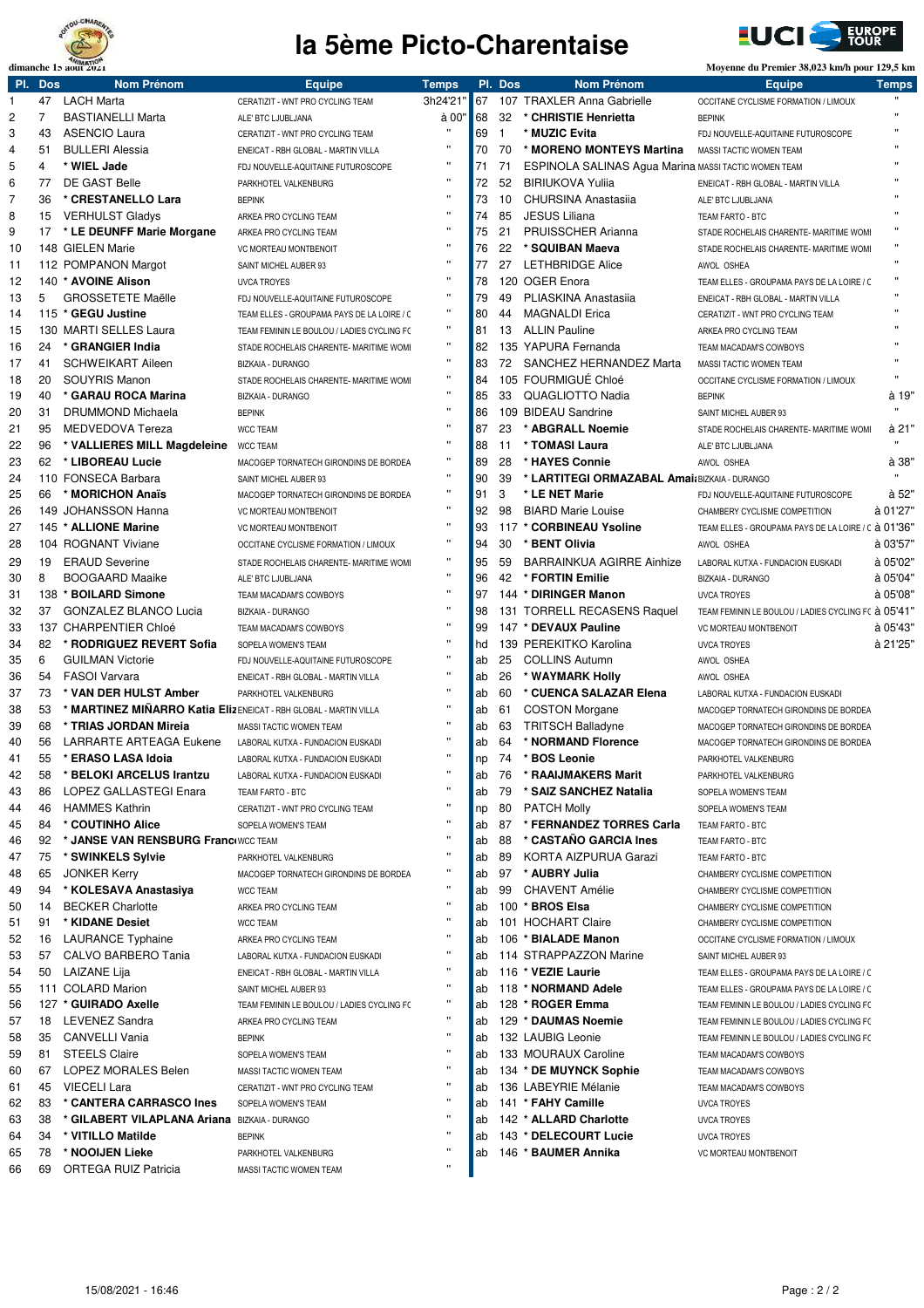



## **Grand Prix de la Montagne**

|           |            | <b>KM 3,9</b>          |               |                                  |           |            | <b>KM 15</b>          |               |            |
|-----------|------------|------------------------|---------------|----------------------------------|-----------|------------|-----------------------|---------------|------------|
| <b>Rg</b> | <b>Dos</b> | <b>Prénom Nom</b>      | <b>Equipe</b> | <b>Pts</b>                       | <b>Rg</b> | <b>Dos</b> | <b>Prénom Nom</b>     | <b>Equipe</b> | <b>Pts</b> |
|           | 46         | Kathrin HAMMES         | WNT           | 5                                |           | 33         | Nadia QUAGLIOTTO      | <b>BPK</b>    | 5          |
| 2         | 77         | <b>Belle DE GAST</b>   | PHV           | 3                                | 2         | 46         | Kathrin HAMMES        | <b>WNT</b>    | 3          |
| 3         | 66         | Anaïs MORICHON         | <b>MTG</b>    |                                  | 3         | 15         | Gladys VERHULST       | <b>ARK</b>    |            |
|           |            | <b>KM 33.5</b>         |               |                                  |           |            | <b>KM 53,5</b>        |               |            |
| <b>Rg</b> | <b>Dos</b> | <b>Prénom Nom</b>      | <b>Equipe</b> | <b>Pts</b>                       | <b>Rg</b> | <b>Dos</b> | <b>Prénom Nom</b>     | <b>Equipe</b> | <b>Pts</b> |
|           | 46         | Kathrin HAMMES         | WNT           | 5                                |           | 33         | Nadia QUAGLIOTTO      | <b>BPK</b>    | 5          |
| 2         | 33         | Nadia QUAGLIOTTO       | <b>BPK</b>    | 3                                | 2         | 46         | <b>Kathrin HAMMES</b> | <b>WNT</b>    | 3          |
| 3         | 15         | <b>Gladys VERHULST</b> | <b>ARK</b>    |                                  | 3         | 15         | Gladys VERHULST       | <b>ARK</b>    |            |
|           |            | <b>KM 73,6</b>         |               |                                  |           |            |                       |               |            |
| <b>Rg</b> | <b>Dos</b> | <b>Prénom Nom</b>      | Equipe        | <b>Pts</b>                       |           |            |                       |               |            |
|           | 46         | Kathrin HAMMES         | WNT           | 5                                |           |            |                       |               |            |
| 2         | 11         | Laura TOMASI           | <b>ALE</b>    | 3                                |           |            |                       |               |            |
| 3         | 33         | Nadia QUAGLIOTTO       | <b>BPK</b>    |                                  |           |            |                       |               |            |
|           |            |                        |               | <b>Classements des Grimpeurs</b> |           |            |                       |               |            |
| Rg        | <b>Dos</b> | <b>Prénom Nom</b>      | <b>Equipe</b> | <b>Pts</b>                       | Rg        | <b>Dos</b> | <b>Prénom Nom</b>     | <b>Equipe</b> | <b>Pts</b> |
|           | 46         | Kathrin HAMMES         | WNT           | 21                               | 4         | 15         | Gladys VERHULST       | ARK           | 3          |
| 2         | 33         | Nadia QUAGLIOTTO       | <b>BPK</b>    | 14                               | 5         | 11         | Laura TOMASI          | <b>ALE</b>    | 3          |
| 3         | 77         | Belle DE GAST          | <b>PHV</b>    | 3                                | 6         | 66         | Anaïs MORICHON        | <b>MTG</b>    |            |